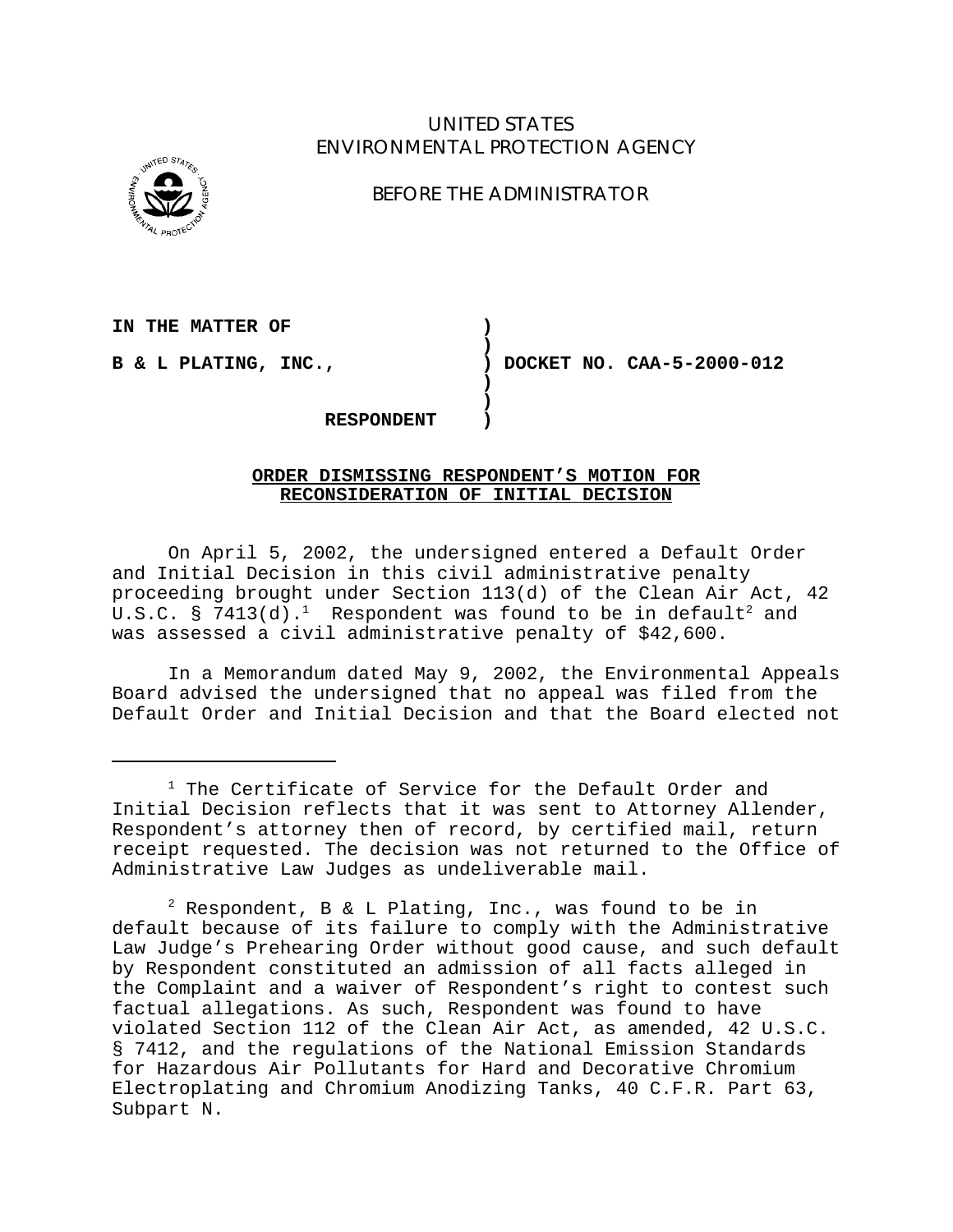to review the case sua sponte and, thus, the Default Order and Initial Decision becomes the Board's final order.

On June 17, 2002, an undated Notice of Substitution of Counsel was received from Attorney Philip G. Tannian.<sup>3</sup> Then, on August 8, 2002, Attorney Tannian submitted an undated Motion for Reconsideration of Initial Decision requesting that the default judgment be withdrawn.<sup>4</sup> In the Motion for Reconsideration, Attorney Tannian, claims that "Ms. Allender [Respondent's attorney then of record] was on personal leave from her law firm for health reasons as of September 1, 2001 and the law firm effectively ceased functioning at this time. Kathleen Allender never returned to her firm."<sup>5</sup> Attorney Tannian also claims that he attempted to contact Complainant's counsel concerning the substitution of counsel in this matter in April and May 2002.

This proceeding is governed by the Consolidated Rules of Practice Governing the Administrative Assessment of Civil Penalties and the Revocation/Termination or Suspension of Permits (the "Rules of Practice"), 40 C.F.R. §§ 22.1-32. Under Section 22.16(c) of the Rules of Practice, 40 C.F.R. § 22.16(c), an Administrative Law Judge "shall rule on all motions filed or made after an answer is filed and before an initial decision has become final or has been appealed."<sup>6</sup> Pursuant to Section<br>22.27(c) of the Rules of Practice, 40 C.F.R. § 22.27(c), the initial decision of the Administrative Law Judge becomes "a final order 45 days after its service upon the parties and without further proceedings unless: (1) A party moves to reopen the hearing; (2) A party appeals the initial decision to the Environmental Appeals Board; (3) A party moves to set aside a default order that constitutes an initial decision; or (4) The Environmental Appeals Board elects to review the initial decision

<sup>3</sup> The Notice of Substitution of Counsel was not filed with the Regional Hearing Clerk. *See* 40 C.F.R. § 22.5(a).

4 The Motion for Reconsideration of Initial Decision, postmarked August 8, 2002, was filed with the Regional Hearing Clerk on August 13, 2002, and was received in the Office of Administrative Law Judges on August 14, 2002.

5 Attorney Allender did not file a withdrawal of representation. *See* American Bar Association Model Rules of Professional Conduct, Rule 1.16.

 $6$  Section 22.17(d) of the Rules of Practice, 40 C.F.R. § 22.17(d), provides that "[f]or good cause shown, the Presiding Officer may set aside a default order."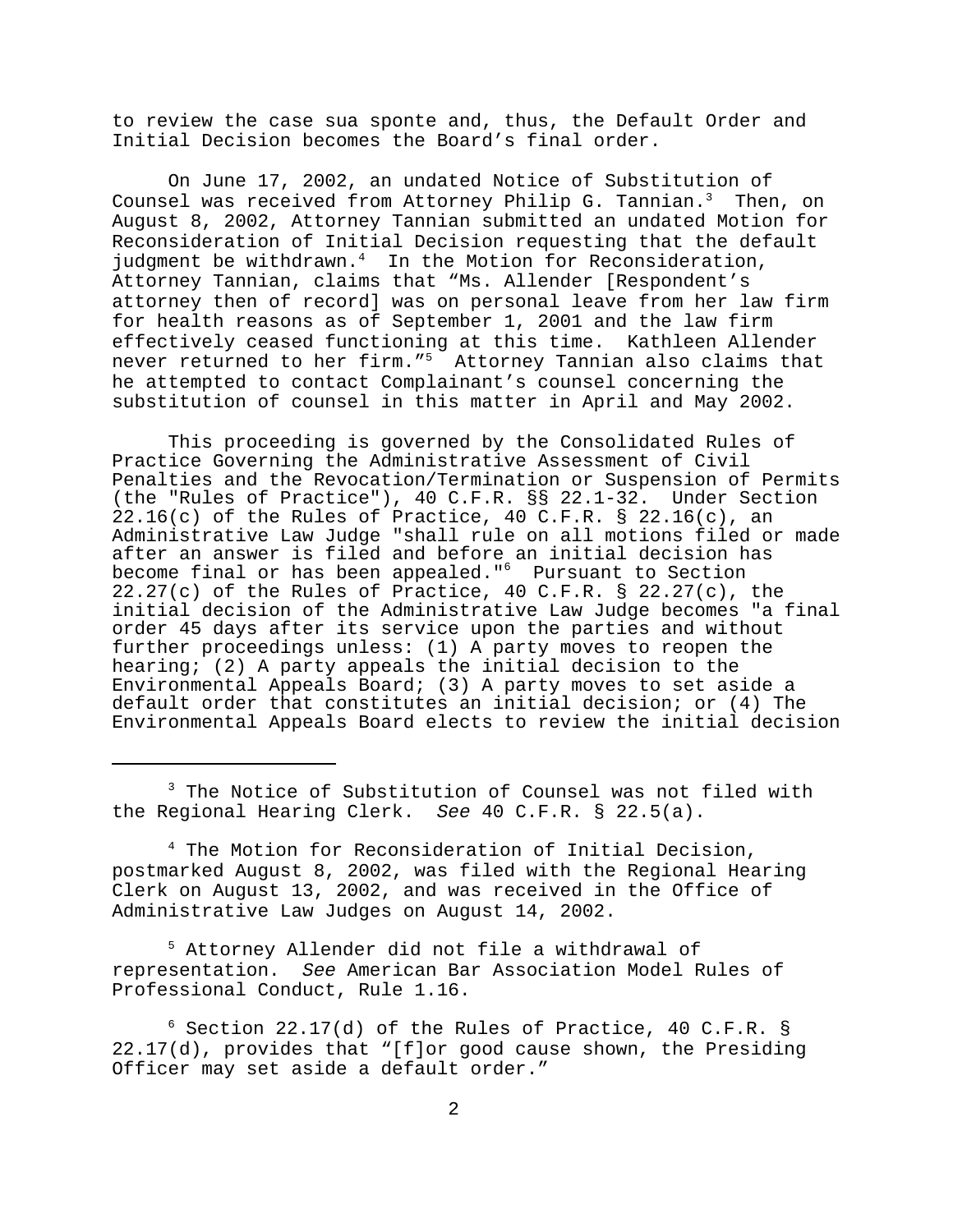on its own initiative." Service of an initial decision may be accomplished by sending a copy of the decision by "first class mail (including by certified mail or return receipt requested, Overnight Express and Priority Mail)." 40 C.F.R. § 22.6.

In the instant matter, a copy of the Default Order and Initial Decision was sent to Respondent's attorney then of record, Kathleen Allender, by certified mail, return receipt requested on April 5, 2002. The Motion for Reconsideration of Initial Decision does not set forth the claim that Respondent's attorney then of record, Ms. Allender, and/or Respondent did not receive the Default Order and Initial Decision. The claims concerning Ms. Allender's situation and her representation of Respondent are not presented in affidavit form by either Ms. Allender or Respondent, and there is no evidentiary support for these claims. $7$  Although the return receipt for the Default Order and Initial Decision sent by certified mail is not in the record before me, the decision was not returned to the Office of Administrative Law Judges as undeliverable mail. The Notice of Substitution of Counsel submitted by Mr. Tannian was not received until more than two months after the issuance of the Default Order and Initial Decision. As such, the record before me does not demonstrate that the Default Order and Initial Decision entered on April 5, 2002, has not become final. $8$ 

 $^{\text{\tiny{8}}}$  The question arises as to whether the Administrative Law Judge or the Environmental Appeals Board has jurisdiction over the instant motion which requests that the default order be set aside. An appeal was never filed and the Environmental Appeals Board elected not to review the Initial Decision on its own initiative. In essence, Respondent claims that the Initial Decision has not become final because service was not perfected. An Administrative Law Judge has jurisdiction over any motion filed before an initial decision has become final unless an appeal is filed or the Environmental Appeals Board elects to review the decision. *See* 40 C.F.R. §§ 22.16(c), 22.27(c).

 $^7$  Attorney Tannian's averments concerning Attorney Allender's representation in this matter are tantamount to a claim of incompetent representation.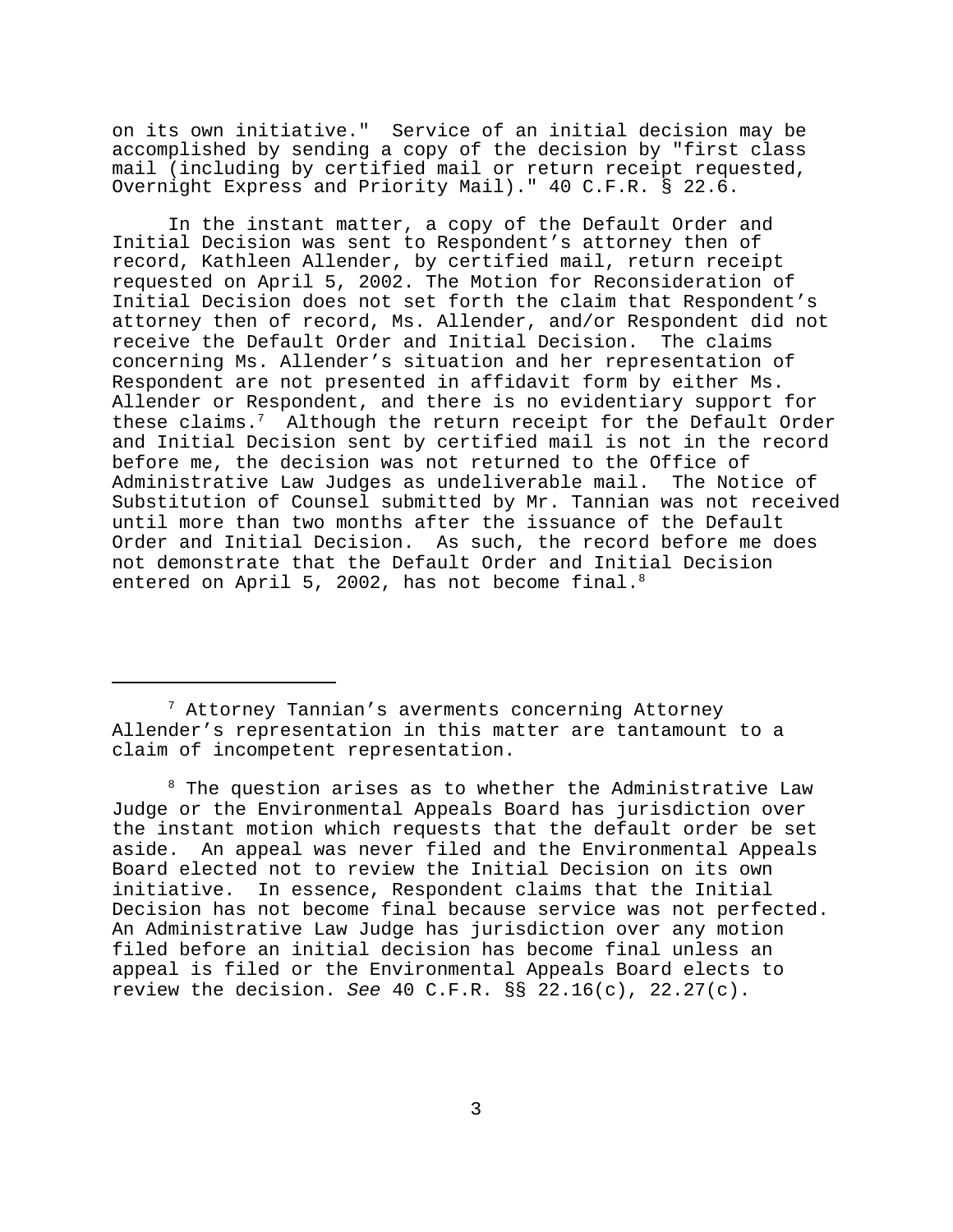Accordingly, the Motion for Reconsideration of Initial Decision is **Dismissed** for lack of jurisdiction. *See* 40 C.F.R. §§ 22.6, 22.7, 22.16(c), 22.27(c), 22.31(b).

> Barbara A. Gunning Administrative Law Judge

\_\_\_\_\_\_\_\_\_\_\_\_\_\_\_\_\_\_\_\_\_\_\_\_\_\_

Dated: August 20, 2002 Washington, DC